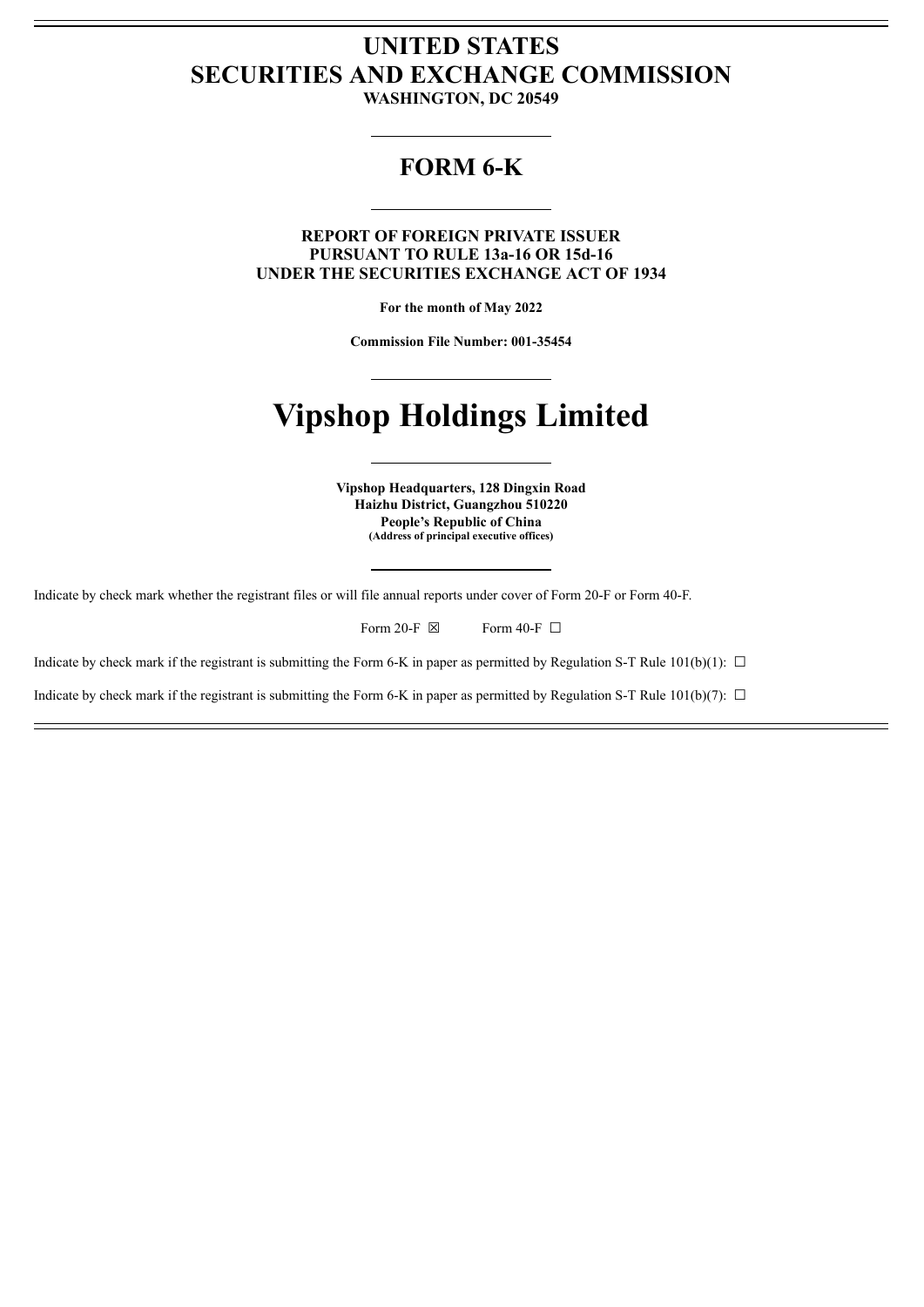# **EXHIBIT INDEX**

# **Exhibit No. Description**

99.1 Press Release – Vipshop Reports Unaudited First Quarter 2022 Financial Results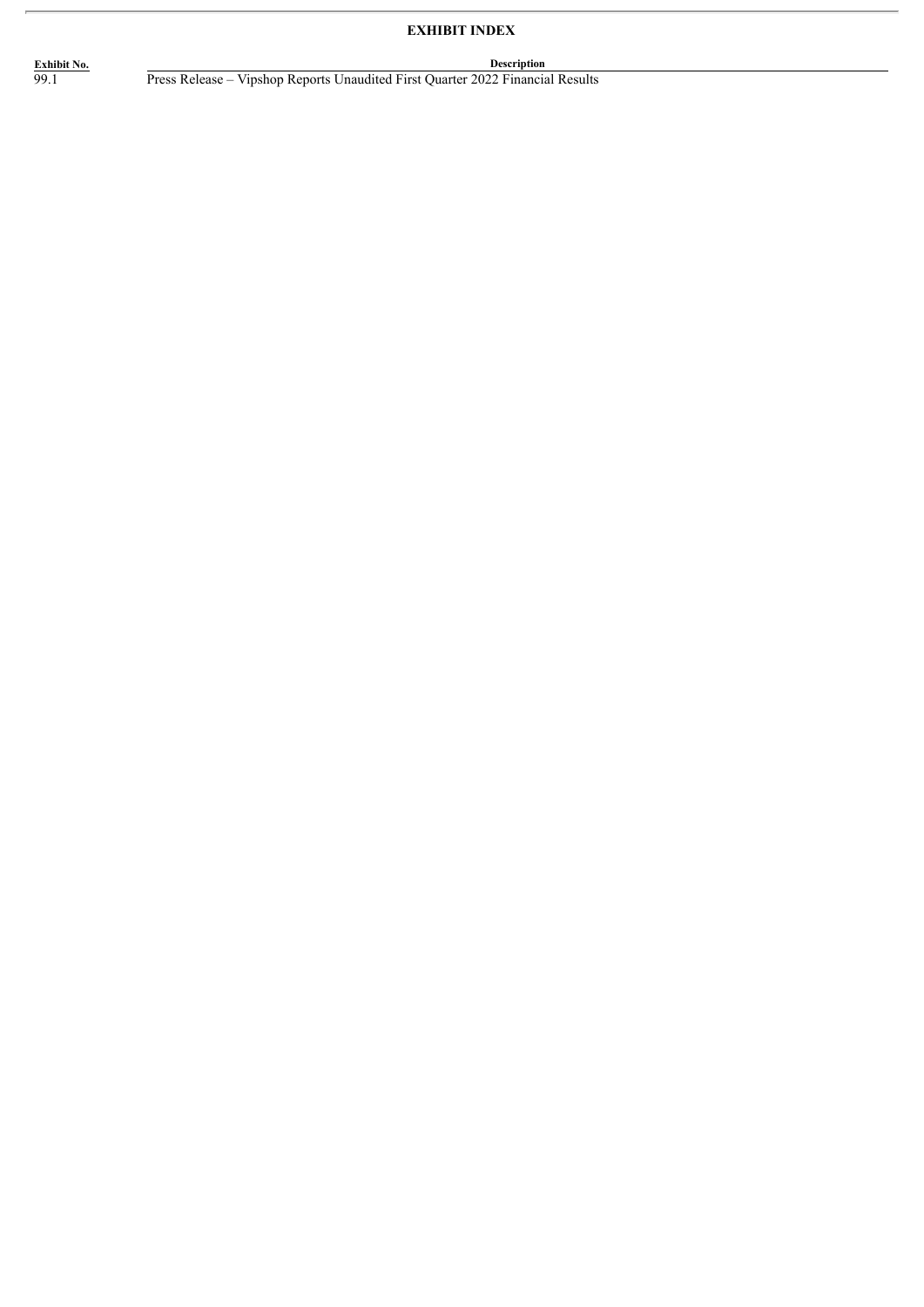SIGNATURES

Pursuant to the requirements of the Securities Exchange Act of 1934, the registrant has duly caused this report to be signed on its behalf by the undersigned, thereunto duly authorized.

Vipshop Holdings Limited

By: /s/ David Cui

Name: David Cui Title: Chief Financial Officer

Date: May 19, 2022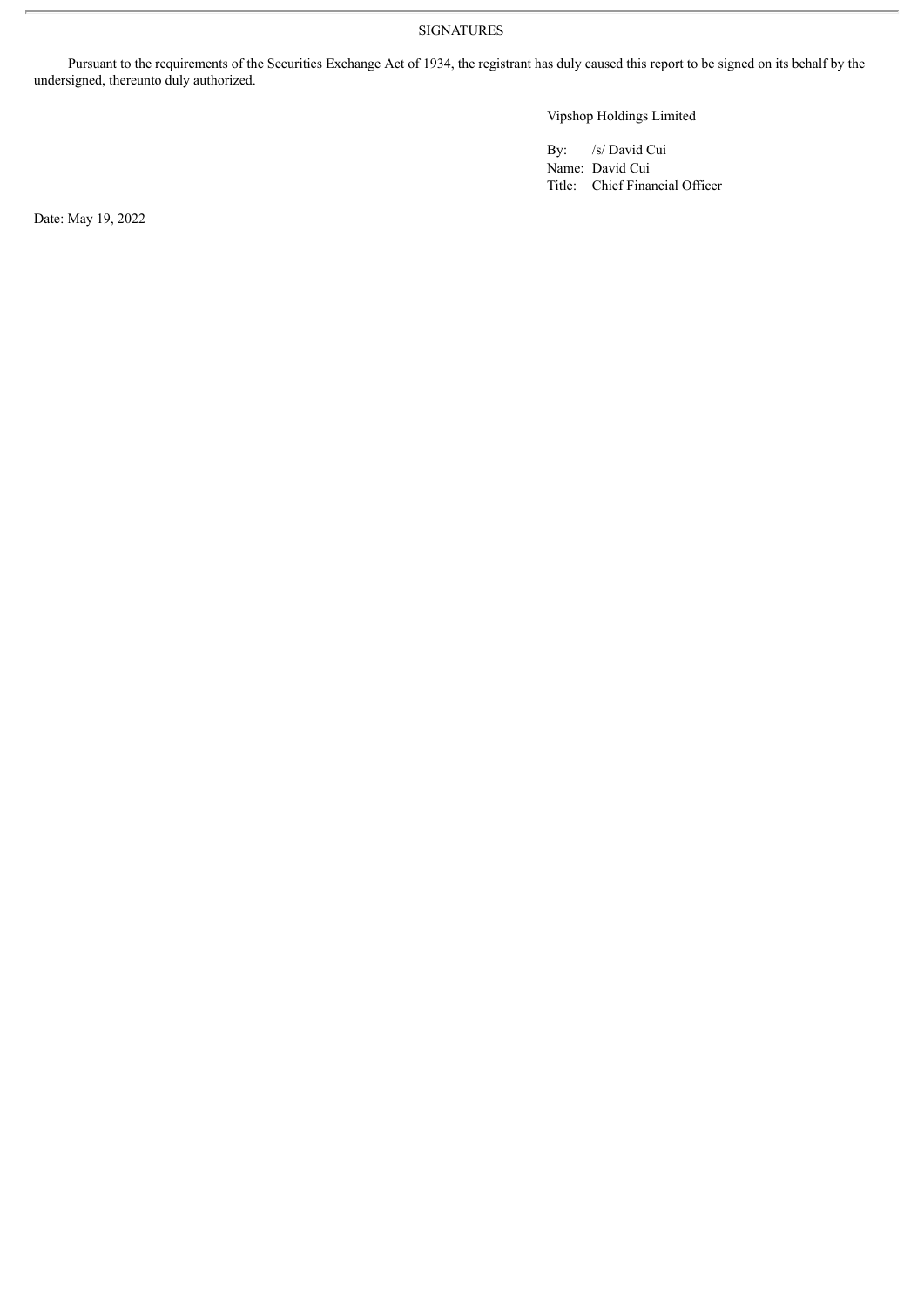

# **Vipshop Reports Unaudited First Quarter 2022 Financial Results**

# *Conference Call to Be Held at 7:30 A.M. U.S. Eastern Time on May 19, 2022*

Guangzhou, China, May 19, 2022 – Vipshop Holdings Limited (NYSE: VIPS), a leading online discount retailer for brands in China ("Vipshop" or the "Company"), today announced its unaudited financial results for the quarter ended March 31, 2022.

# **First Quarter 2022 Highlights**

- **Total net revenues** for the first quarter of 2022 were RMB25.2 billion (US\$4.0 billion), as compared with RMB28.4 billion in the prior year period.
- **GMV1** for the first quarter of 2022 was RMB42.6 billion, as compared with RMB46.1 billion in the prior year period.
- **Gross profit** for the first quarter of 2022 was RMB5.0 billion (US\$790.1 million), as compared with RMB5.6 billion in the prior year period.
- **Net income attributable to Vipshop's shareholders** for the first quarter of 2022 was RMB1.1 billion (US\$172.8 million), as compared with RMB1.5 billion in the prior year period.
- **Non-GAAP net income attributable to Vipshop's shareholders**2 for the first quarter of 2022 was RMB1.4 billion (US\$223.8 million), as compared with RMB1.7 billion in the prior year period.
- **The number of active customers**3 for the first quarter of 2022 was 42.2 million, as compared with 45.8 million in the prior year period.
- **Total orders**4 for the first quarter of 2022 were 166.4 million, as compared with 175.5 million in the prior year period.
- 1 "Gross merchandise value (GMV)" is defined as the total Renminbi value of all products and services sold through the Company's online sales business, online marketplace platform, offline stores, Shan Shan Outlets and city outlets during the relevant period, including through the Company's websites and mobile apps, third-party websites and mobile apps, Vipshop offline stores, Vipmaxx offline stores, Shan Shan Outlets and the city outlets in Hefei, Anhui province that is operated by the Company, which were fulfilled by either the Company or its third-party merchants, regardless of whether or not the goods were delivered or returned. GMV includes shipping charges paid by buyers to sellers. For prudent considerations, the Company does not consider products or services to be sold if the relevant orders were placed and canceled pre-shipment and only included orders that left the Company's or other third-party vendors' warehouses.
- 2 Non-GAAP net income attributable to Vipshop's shareholders is a non-GAAP financial measure, which is defined as net income attributable to Vipshop's shareholders excluding (i) share-based compensation expenses, (ii) investment gain (loss) and revaluation of investments excluding dividends, (iii) reconciling items on the share of equity method investments, (iv) amortization of intangible assets resulting from business acquisitions, and (v) tax effects on non-GAAP adjustments.
- <sup>3</sup> "Active customers" is defined as registered members who have purchased from the Company's online sales business or the Company's online marketplace platforms at least once during the relevant period.
- 4 "Total orders" is defined as the total number of orders placed during the relevant period, including the orders for products and services sold through the Company's online sales business and the Company's online marketplace platforms (excluding, for the avoidance of doubt, orders from the Company's offline stores and outlets), net of orders returned.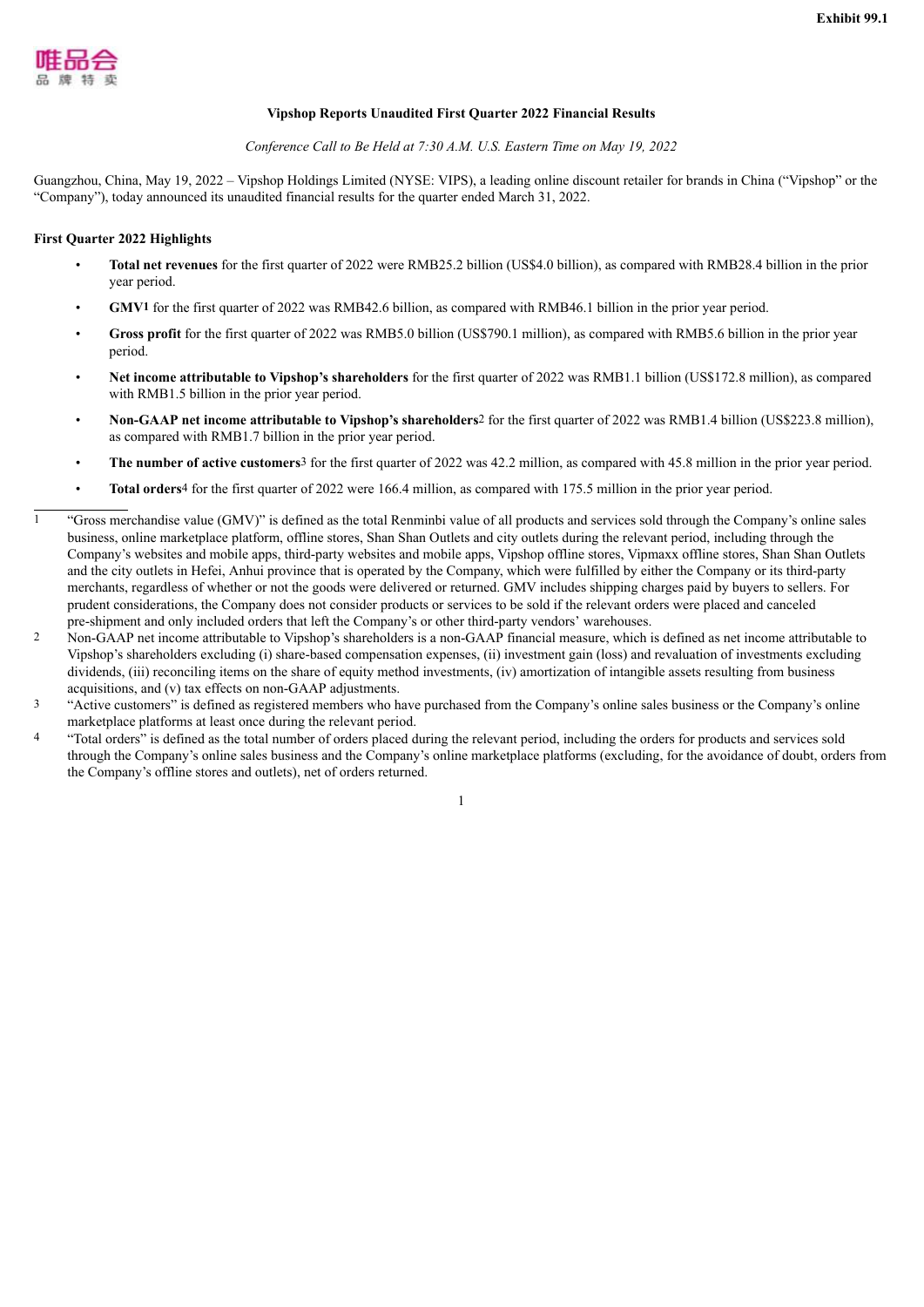

Mr. Eric Shen, Chairman and Chief Executive Officer of Vipshop, stated, "Our business demonstrated strong execution and operational agility in the first quarter, against a challenging macro environment and prolonged COVID-19 impact. We continued to execute on our merchandising strategy to support core brand partners, bring in new and trendy brands, as well as expand high-value customer base. Besides, by leveraging our merchandising capabilities, we expanded non-apparel product offerings to quickly address the changing consumer demand, which partially offset the sluggish demand in discretionary items. We are pleased that our proven business model enabled us to sustain a healthy level of profits. While we remain cautious amid ongoing uncertainties, we are firmly committed to our strategic positioning as a discount platform for branded products, looking to create exceptional value for both brand partners and customers."

Mr. David Cui, Chief Financial Officer of Vipshop, further commented, "In the first quarter, we achieved resilient margins thanks to our initiatives to manage cost and expenses with greater discipline. Looking forward, we will continue to optimize operational efficiency and deliver healthy and sustainable profitability. Besides, we fully utilized the remaining amount under the US\$500 million share repurchase program during the first quarter, and announced another US\$1 billion program in March 2022. This demonstrates our confidence in our long-term business potential and value creation to our shareholders."

## **First Quarter 2022 Financial Results**

# *REVENUES*

Total net revenues for the first quarter of 2022 were RMB25.2 billion (US\$4.0 billion), as compared with RMB28.4 billion in the prior year period, primarily attributable to soft consumer demand for discretionary categories and adverse impact on warehousing and logistics networks caused by COVID-19 resurgence in China.

# *GROSS PROFIT*

Gross profit for the first quarter of 2022 was RMB5.0 billion (US\$790.1 million), as compared with RMB5.6 billion in the prior year period. Gross margin for the first quarter of 2022 increased to 19.8% from 19.7% in the prior year period.

# *OPERATING EXPENSES*

Total operating expenses for the first quarter of 2022 decreased by 11.0% year over year to RMB3.9 billion (US\$615.1 million) from RMB4.4 billion in the prior year period. As a percentage of total net revenues, total operating expenses for the first quarter of 2022 was 15.4%, which stayed flat as compared with the prior year period.

- *Fulfillment expenses* for the first quarter of 2022 decreased by 5.5% year over year to RMB1.7 billion (US\$267.4 million) from RMB1.8 billion in the prior year period. As a percentage of total net revenues, fulfillment expenses for the first quarter of 2022 was 6.7%, as compared with 6.3% in the prior year period.
- *Marketing expenses* for the first quarter of 2022 decreased by 41.3% year over year to RMB759.3 million (US\$119.8 million) from RMB1.3 billion in the prior year period, primarily attributable to more prudent marketing strategy. As a percentage of total net revenues, marketing expenses for the first quarter of 2022 decreased to 3.0% from 4.6% in the prior year period.
- *Technology and content expenses* for the first quarter of 2022 increased to RMB390.4 million (US\$61.6 million) from RMB337.5 million in the prior year period. As a percentage of total net revenues, technology and content expenses for the first quarter of 2022 increased to 1.5% from 1.2% in the prior year period.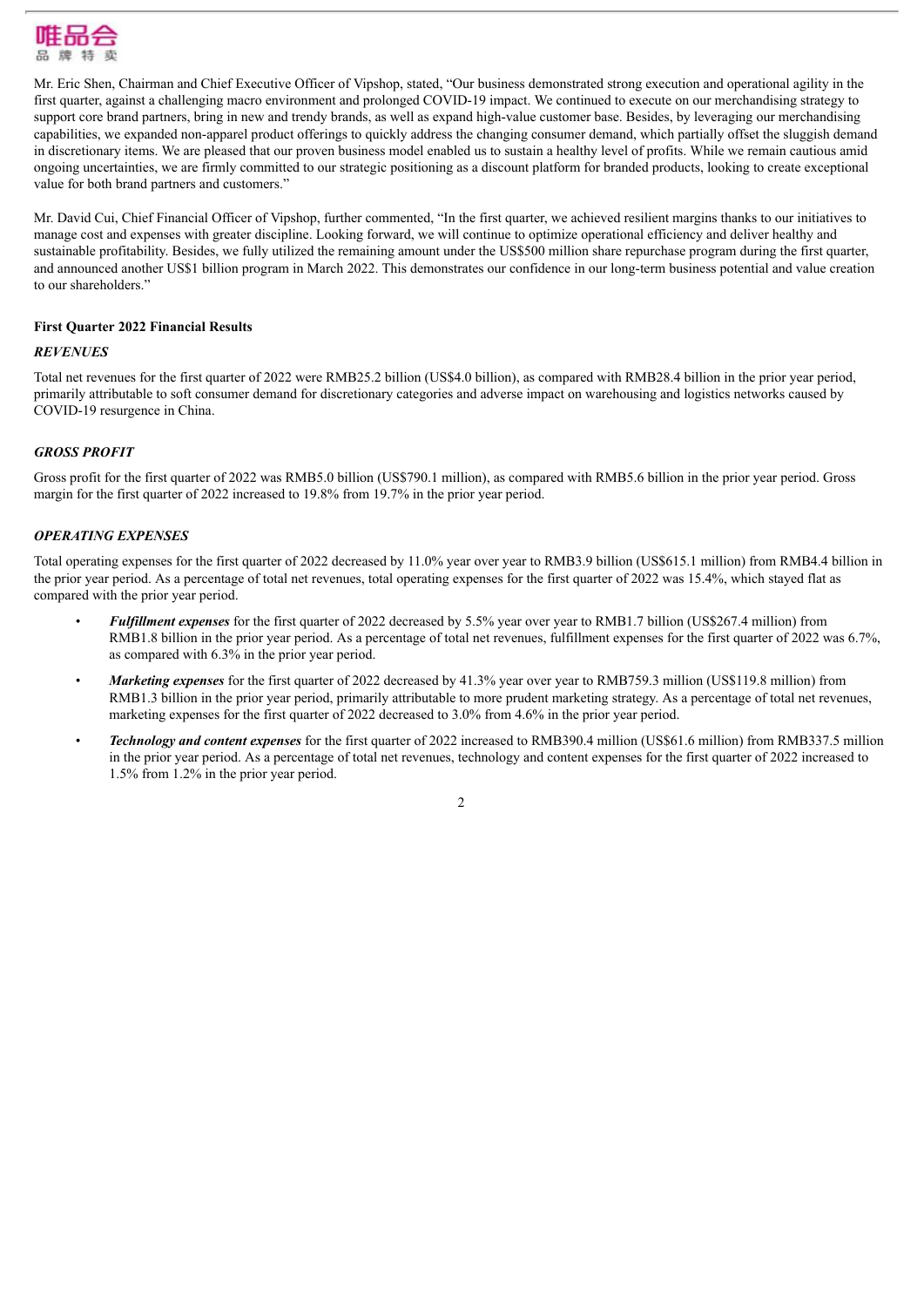

• *General and administrative expenses* for the first quarter of 2022 were RMB1.1 billion (US\$166.4 million), as compared with RMB956.7 million in the prior year period. As a percentage of total net revenues, general and administrative expenses for the first quarter of 2022 was 4.2%, as compared with 3.4% in the prior year period.

# *INCOME FROM OPERATIONS*

Income from operations for the first quarter of 2022 was RMB1.3 billion (US\$202.3 million), as compared with RMB1.5 billion in the prior year period. Operating margin for the first quarter of 2022 was 5.1%, as compared with 5.3% in the prior year period.

Non-GAAP income from operations5 for the first quarter of 2022, which excluded share-based compensation expenses and amortization of intangible assets resulting from business acquisitions, was RMB1.5 billion (US\$239.8 million), as compared with RMB1.7 billion in the prior year period. Non-GAAP operating margin<sup>6</sup> for the first quarter of 2022 was 6.0%, as compared with 6.1% in the prior year period.

# *NET INCOME*

Net income attributable to Vipshop's shareholders for the first quarter of 2022 was RMB1.1 billion (US\$172.8 million), as compared with RMB1.5 billion in the prior year period. Net margin attributable to Vipshop's shareholders for the first quarter of 2022 was 4.3%, as compared with 5.4% in the prior year period. Net income attributable to Vipshop's shareholders per diluted ADS7 for the first quarter of 2022 was RMB1.61 (US\$0.25), as compared with RMB2.18 in the prior year period.

Non-GAAP net income attributable to Vipshop's shareholders for the first quarter of 2022, which excluded (i) share-based compensation expenses, (ii) investment gain (loss) and revaluation of investments excluding dividends, (iii) reconciling items on the share of equity method investments, (iv) amortization of intangible assets resulting from business acquisitions, and (v) tax effects on non-GAAP adjustments, was RMB1.4 billion (US\$223.8 million), as compared with RMB1.7 billion in the prior year period. Non-GAAP net margin attributable to Vipshop's shareholders8 for the first quarter of 2022 was 5.6%, as compared with 6.0% in the prior year period. Non-GAAP net income attributable to Vipshop's shareholders per diluted ADS9 for the first quarter of 2022 was RMB2.09 (US\$0.33), as compared with RMB2.41 in the prior year period.

For the quarter ended March 31, 2022, the Company's weighted average number of ADSs used in computing diluted income per ADS was 680,268,635.

- 5 Non-GAAP income from operations is a non-GAAP financial measure, which is defined as income from operations excluding share-based compensation expenses and amortization of intangible assets resulting from business acquisitions.
- 6 Non-GAAP operating income margin is a non-GAAP financial measure, which is defined as non-GAAP income from operations as a percentage of total net revenues.
- "ADS" means American depositary share, each of which represents 0.2 Class A ordinary share.
- 8 Non-GAAP net margin attributable to Vipshop's shareholders is a non-GAAP financial measure, which is defined as non-GAAP net income attributable to Vipshop's shareholders, as a percentage of total net revenues.
- 9 Non-GAAP net income attributable to Vipshop's shareholders per diluted ADS is a non-GAAP financial measure, which is defined as non-GAAP net income attributable to Vipshop's shareholders, divided by the weighted average number of diluted ADS outstanding for computing diluted earnings per ADS.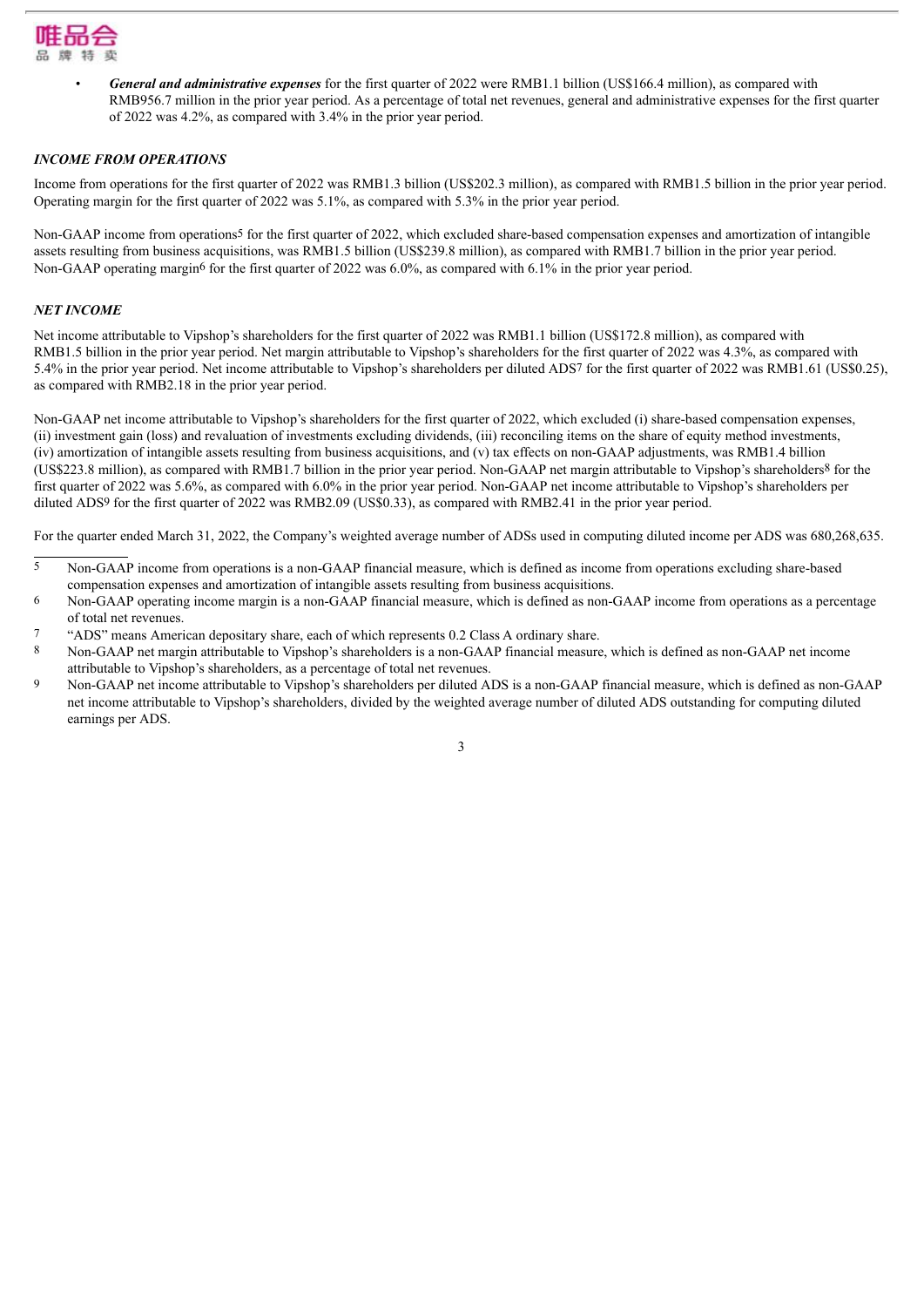

# *BALANCE SHEET AND CASH FLOW*

As of March 31, 2022, the Company had cash and cash equivalents and restricted cash of RMB14.3 billion (US\$2.3 billion) and short term investments of RMB5.0 billion (US\$791.8 million).

For the quarter ended March 31, 2022, net cash used in operating activities was RMB1.2 billion (US\$188.7 million), and free cash flow<sup>10</sup>, a non-GAAP measurement of liquidity, was as follows:

For the three months ended

|                                                             | Mar 31, 2021<br>RMB'000 | Mar 31, 2022<br>RMB'000 | Mar 31, 2022<br>US\$'000 |
|-------------------------------------------------------------|-------------------------|-------------------------|--------------------------|
| Net cash used in operating activities                       | (439.020)               | (1,196,285)             | (188,709)                |
| Reconciling items:                                          |                         |                         |                          |
| Net impact from Internet financing activities <sup>11</sup> | (53, 855)               | 139,862                 | 22,063                   |
| Capital expenditures                                        | (733, 448)              | (645.684)               | (101, 854)               |
| Free cash outflow                                           | (1,226,323)             | (1,702,107)             | (268,500)                |

### For the trailing twelve months ended

|                                                             | Mar 31, 2021<br>RMB'000 | Mar 31, 2022<br>RMB'000 | Mar 31, 2022<br>US\$'000 |
|-------------------------------------------------------------|-------------------------|-------------------------|--------------------------|
| Net cash generated from operating activities                | 13,080,035              | 5,987,379               | 944.486                  |
| Reconciling items:                                          |                         |                         |                          |
| Net impact from Internet financing activities <sup>11</sup> | (634.484)               | 104.171                 | 16.433                   |
| Capital expenditures                                        | (2,313,299)             | (3,490,880)             | (550, 673)               |
| Free cash inflow                                            | 10,132,252              | 2,600,670               | 410.246                  |

# **Share Repurchase Program**

As of March 31, 2022, the Company had fully utilized its US\$500 million share repurchase program that it announced on March 30, 2021, resulting in repurchases of 7,514,514 Class A ordinary shares in aggregate.

On March 31, 2022, the Company's board of directors authorized a new share repurchase program under which the Company may repurchase up to US\$1 billion of its ADSs or Class A ordinary shares for a 24-month period.

10 Free cash flow is a non-GAAP financial measure, which is defined as net cash from (used in) operating activities adding back the impact from Internet financing activities and less capital expenditures, which include purchase and deposits of property and equipment and land use rights.

11 Net impact from Internet financing activities represents net cash flow relating to the Company's financial products, which are primarily consumer financing and supplier financing that the Company provides to its customers and suppliers.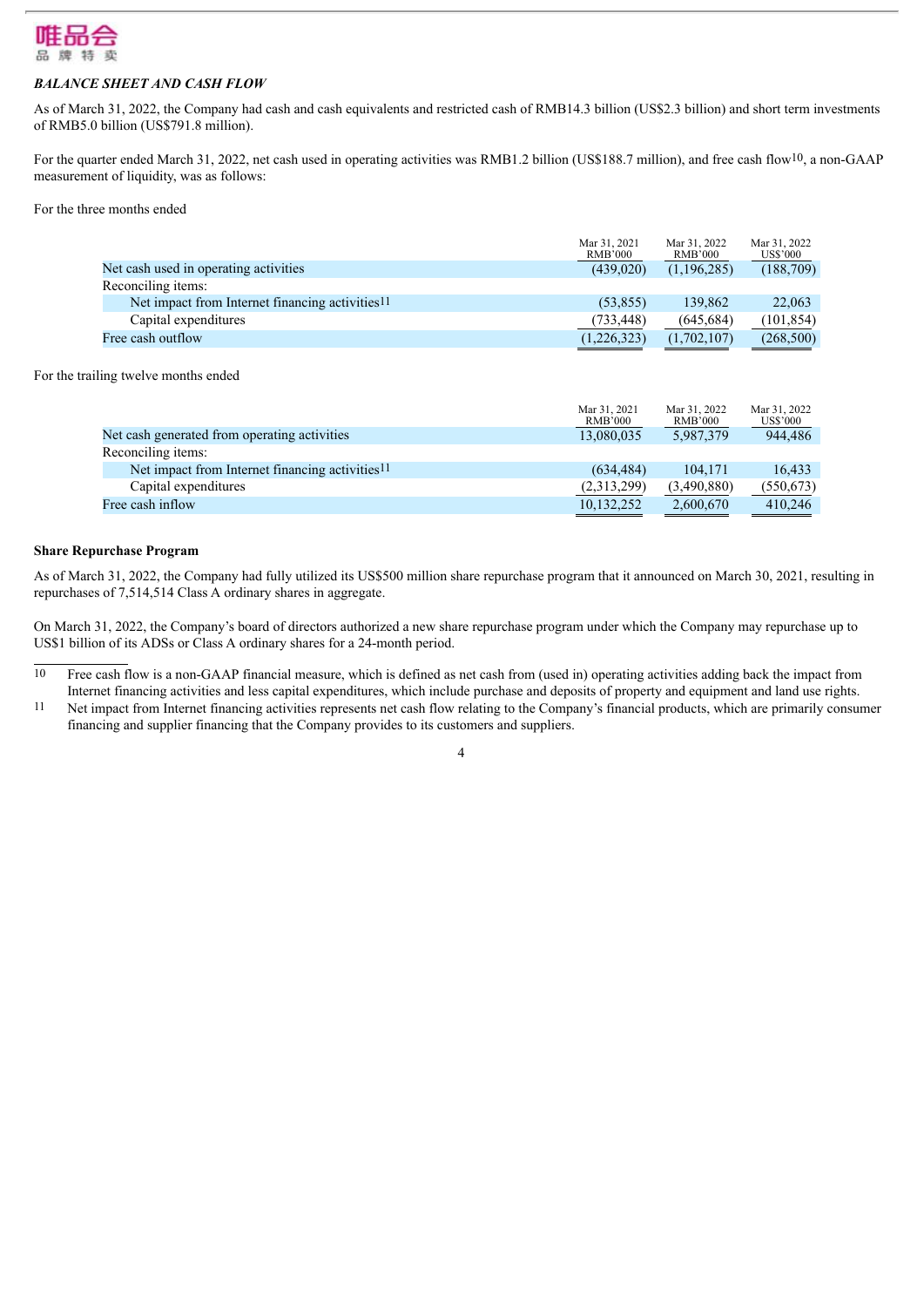

#### **Business Outlook**

For the second quarter of 2022, the Company expects its total net revenues to be between RMB22.2 billion and RMB23.7 billion, representing a yearover-year decrease rate of approximately 25% to 20%. These forecasts reflect the Company's current and preliminary view on the market and operational conditions, which is subject to change.

#### **Exchange Rate**

The Company's business is primarily conducted in China and the significant majority of revenues generated are denominated in Renminbi. This announcement contains currency conversions of Renminbi amounts into U.S. dollars solely for the convenience of the reader. Unless otherwise noted, all translations from Renminbi to U.S. dollars are made at a rate of RMB6.3393 to US\$1.00, the effective noon buying rate on March 31, 2022 as set forth in the H.10 statistical release of the Federal Reserve Board. No representation is made that the Renminbi amounts could have been, or could be, converted, realized or settled into U.S. dollars at that rate on March 31, 2022, or at any other rate.

# **Conference Call Information**

The Company will hold a conference call on Thursday, May 19, 2022 at 7:30 am US Eastern Time, 7:30 pm Beijing Time to discuss the financial results.

All participants wishing to join the conference call must pre-register online using the link provided below. Once pre-registration has been completed, participants will receive dial-in numbers, a passcode, and a unique registrant ID via email. To join the conference, participants should use the dial-in details in the email and then enter the event passcode followed by the registrant ID.

 $Conf$ erence ID  $\#9768591$ Registration Link https://apac.directeventreg.com/registration/event/9768591

A replay of the conference call will be accessible until May 26, 2022 via the following dial-in details:

| United States Toll Free: | $+1-855-452-5696$ |
|--------------------------|-------------------|
| International:           | $+61-2-8199-0299$ |
| $Conference$ ID:         | #9768591          |

A live and archived webcast of the conference call will also be available at the Company's investor relations website at *http://ir.vip.com*.

### **About Vipshop Holdings Limited**

Vipshop Holdings Limited is a leading online discount retailer for brands in China. Vipshop offers high quality and popular branded products to consumers throughout China at a significant discount to retail prices. Since it was founded in August 2008, the Company has rapidly built a sizeable and growing base of customers and brand partners. For more information, please visit *https://ir.vip.com/.*

#### **Safe Harbor Statement**

This announcement contains forward-looking statements. These statements are made under the "safe harbor" provisions of the U.S. Private Securities Litigation Reform Act of 1995. These forward-looking statements can be identified by terminology such as "will," "expects," "anticipates," "future," "intends," "plans," "believes," "estimates" and similar statements. Among other things, the business outlook and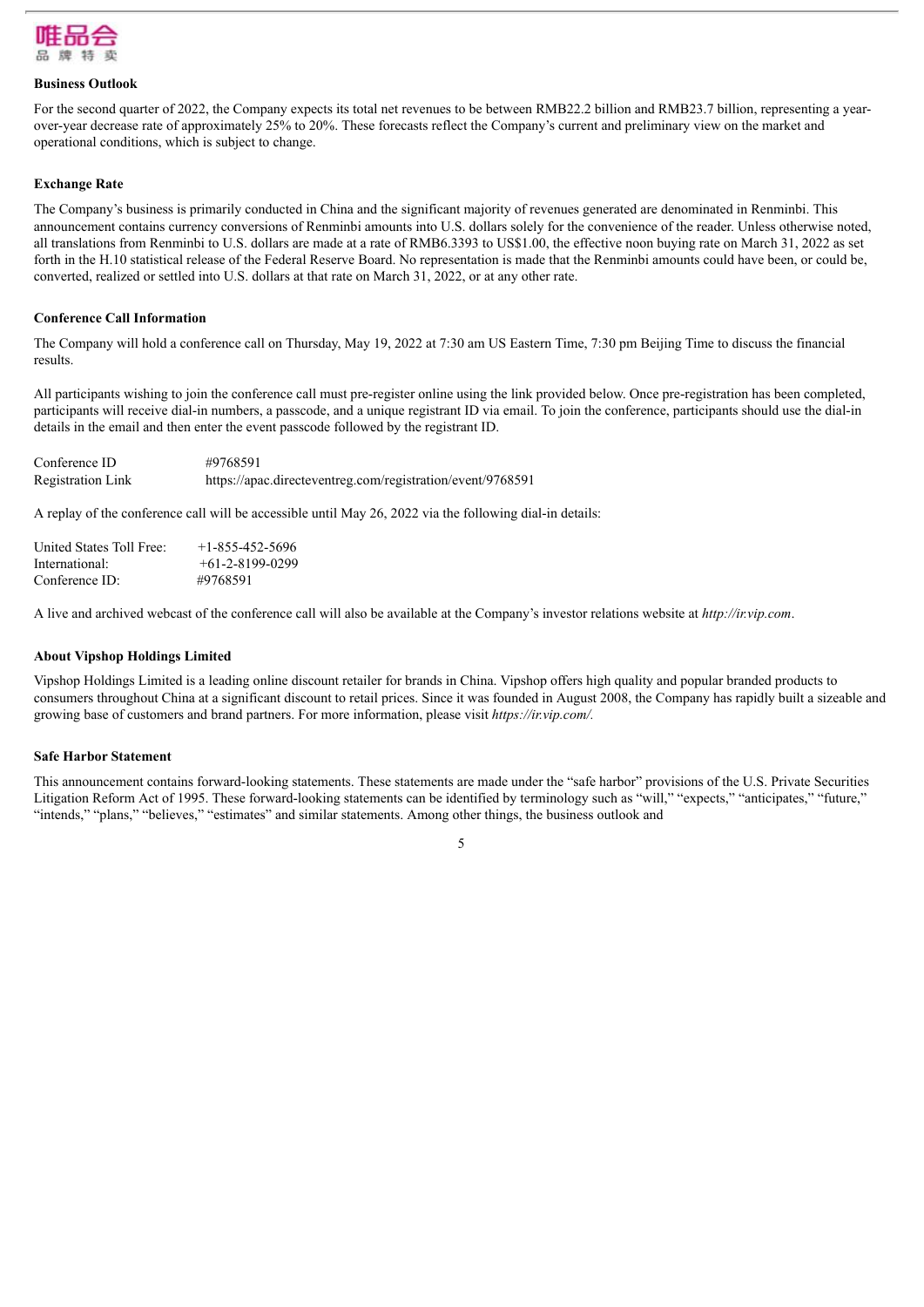

quotations from management in this announcement, as well as Vipshop's strategic and operational plans, contain forward-looking statements. Vipshop may also make written or oral forward-looking statements in its periodic reports to the U.S. Securities and Exchange Commission (the "SEC"), in its annual report to shareholders, in press releases and other written materials and in oral statements made by its officers, directors or employees to third parties. Statements that are not historical facts, including statements about Vipshop's beliefs and expectations, are forward-looking statements. Forwardlooking statements involve inherent risks and uncertainties. A number of factors could cause actual results to differ materially from those contained in any forward-looking statement, including but not limited to the following: Vipshop's goals and strategies; Vipshop's future business development, results of operations and financial condition; the expected growth of the online discount retail market in China; Vipshop's ability to attract customers and brand partners and further enhance its brand recognition; Vipshop's expectations regarding demand for and market acceptance of flash sales products and services; competition in the discount retail industry; the potential impact of the COVID-19 to Vipshop's business operations and the economy in China and elsewhere generally; fluctuations in general economic and business conditions in China and assumptions underlying or related to any of the foregoing. Further information regarding these and other risks is included in Vipshop's filings with the SEC. All information provided in this press release is as of the date of this press release, and Vipshop does not undertake any obligation to update any forward-looking statement, except as required under applicable law.

# **Use of Non-GAAP Financial Measures**

The condensed consolidated financial information is derived from the Company's unaudited interim condensed consolidated financial statements prepared in conformity with accounting principles generally accepted in the United States of America ("U.S. GAAP"), except that comparative consolidated statements of income and cash flows for the period presented and detailed footnote disclosures required by Accounting Standards Codification 270, Interim Reporting ("ASC270"), have been omitted. Vipshop uses non-GAAP net income attributable to Vipshop's shareholders, non-GAAP net income attributable to Vipshop's shareholders per diluted ADS, non-GAAP income from operations, non-GAAP operating income margin, non-GAAP net margin attributable to Vipshop's shareholders, and free cash flow, each of which is a non-GAAP financial measure. Non-GAAP net income attributable to Vipshop's shareholders is net income attributable to Vipshop's shareholders excluding (i) share-based compensation expenses, (ii) investment gain (loss) and revaluation of investments excluding dividends, (iii) reconciling items on the share of equity method investments, (iv) amortization of intangible assets resulting from business acquisitions, and (v) tax effects on non-GAAP adjustments. Non-GAAP net income attributable to Vipshop's shareholders per diluted ADS is computed using non-GAAP net income attributable to Vipshop's shareholders divided by weighted average number of diluted ADS outstanding for computing diluted earnings per ADS. Non-GAAP income from operations is income from operations excluding share-based compensation expenses and amortization of intangible assets resulting from business acquisitions. Non-GAAP operating income margin is non-GAAP income from operations as a percentage of total net revenues Non-GAAP net margin attributable to Vipshop's shareholders is non-GAAP net income attributable to Vipshop's shareholders as a percentage of total net revenues Free cash flow is net cash from operating activities adding back the impact from Internet financing activities and less capital expenditures, which include purchase and deposits of property and equipment and land use rights. Impact from Internet financing activities added back or deducted from free cash flow contains changes in the balances of financial products, which are primarily consumer financing and supplier financing that the Company provides to customers and suppliers. The Company believes that separate analysis and exclusion of the non-cash impact of (i) share-based compensation, (ii) investment gain (loss) and revaluation of investments excluding dividends, (iii) reconciling items on the share of equity method investments, (iv) amortization of intangible assets resulting from business acquisitions, and (v) tax effects on non-GAAP adjustments add clarity to the constituent parts of its performance. The Company reviews these non-GAAP financial measures together with GAAP financial measures to obtain a better

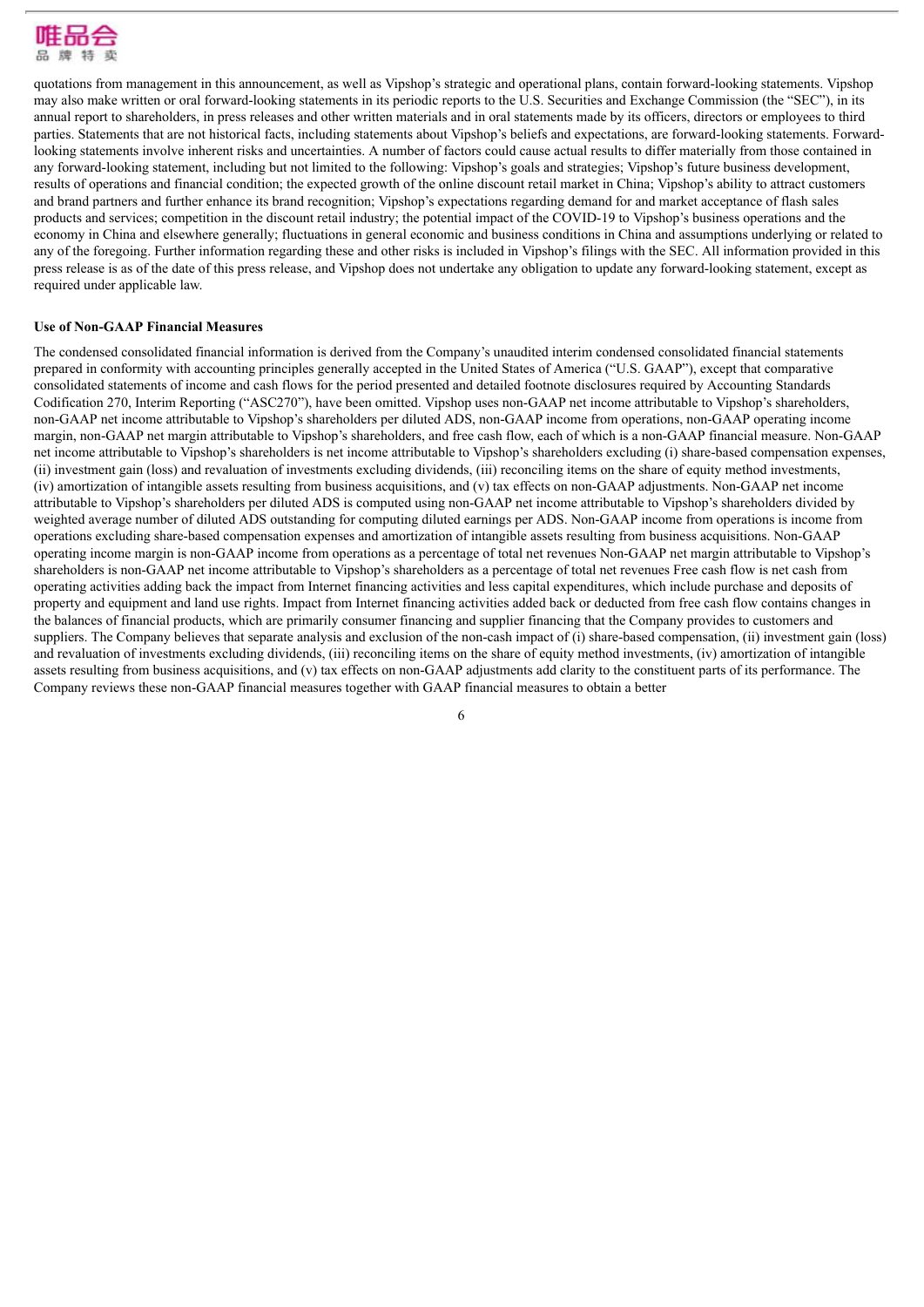

understanding of its operating performance. It uses these non-GAAP financial measures for planning, forecasting and measuring results against the forecast. The Company believes that non-GAAP financial measures are useful supplemental information for investors and analysts to assess its operating performance without the effect of (i) share-based compensation expenses, (ii) investment gain (loss) and revaluation of investments excluding dividends, (iii) reconciling items on the share of equity method investments, (iv) amortization of intangible assets resulting from business acquisitions, and (v) tax effects on non-GAAP adjustments. Free cash flow enables the Company to assess liquidity and cash flow, taking into account the impact from Internet financing activities and the financial resources needed for the expansion of fulfillment infrastructure, technology platform and Shan Shan Outlets. Share-based compensation expenses have been and will continue to be significant recurring expenses in its business. However, the use of non-GAAP financial measures has material limitations as an analytical tool. One of the limitations of using non-GAAP financial measures is that they do not include all items that impact the Company's net income for the period. In addition, because non-GAAP financial measures are not measured in the same manner by all companies, they may not be comparable to other similar titled measures used by other companies. One of the key limitations of free cash flow is that it does not represent the residual cash flow available for discretionary expenditures.

The presentation of these non-GAAP financial measures is not intended to be considered in isolation from, or as a substitute for, the financial information prepared and presented in accordance with U.S. GAAP. For more information on these non-GAAP financial measures, please see the table captioned "Vipshop Holdings Limited Reconciliations of GAAP and Non-GAAP Results" at the end of this release.

### **Investor Relations Contact**

Tel: +86 (20) 2233-0732 Email: IR@vipshop.com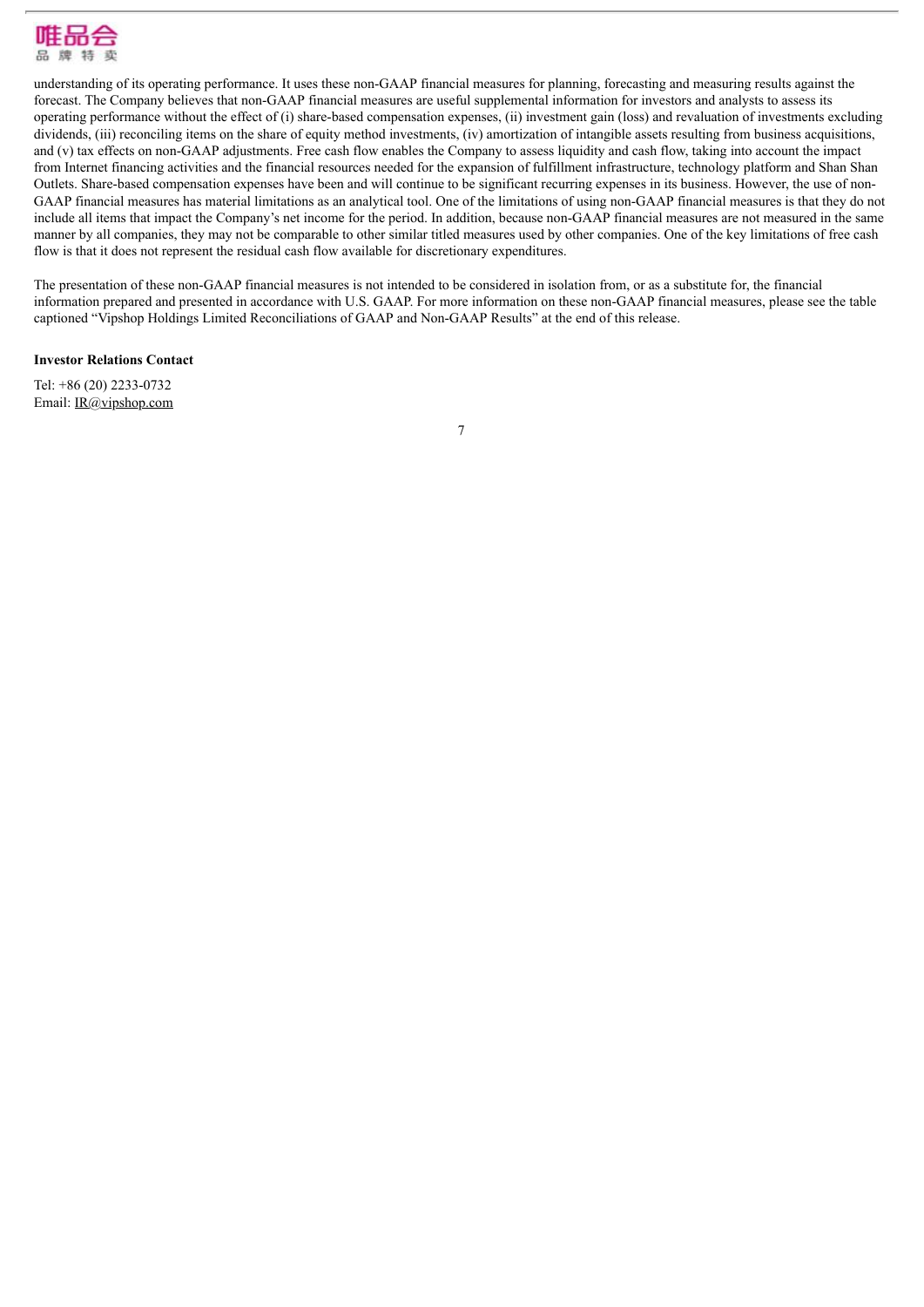# **Vipshop Holdings Limited Unaudited Condensed Consolidated Statements of Income and Comprehensive Income (In thousands, except for share and per share data)**

|                                                                                        | <b>Three Months Ended</b>      |                              |                             |
|----------------------------------------------------------------------------------------|--------------------------------|------------------------------|-----------------------------|
|                                                                                        | March 31, 2021                 | March 31, 2022               | March 31, 2022              |
| Product revenues                                                                       | <b>RMB'000</b><br>27, 221, 752 | <b>RMB'000</b><br>23,926,432 | <b>USD'000</b><br>3,774,302 |
| Other revenues (1)                                                                     | 1,176,745                      | 1,318,086                    | 207,923                     |
| Total net revenues                                                                     | 28,398,497                     | 25,244,518                   | 3,982,225                   |
| Cost of revenues                                                                       | (22,803,674)                   | (20, 236, 053)               | (3,192,159)                 |
| Gross profit                                                                           | 5,594,823                      | 5,008,465                    | 790,066                     |
| Operating expenses:                                                                    |                                |                              |                             |
| Fulfillment expenses (2)                                                               | (1,793,138)                    | (1,694,943)                  | (267,371)                   |
| Marketing expenses                                                                     | (1,294,068)                    | (759, 275)                   | (119, 773)                  |
| Technology and content expenses                                                        | (337,516)                      | (390, 371)                   | (61,580)                    |
| General and administrative expenses                                                    | (956, 688)                     | (1,054,714)                  | (166, 377)                  |
| Total operating expenses                                                               | (4,381,410)                    | (3,899,303)                  | (615, 101)                  |
| Other operating income                                                                 | 298,000                        | 173,452                      | 27,361                      |
| Income from operations                                                                 | 1,511,413                      | 1,282,614                    | 202,326                     |
| Investment gain(loss) and revaluation of investments                                   | 97,936                         | (34, 458)                    | (5, 436)                    |
| Interest expense                                                                       | (3,696)                        | (4,735)                      | (747)                       |
| Interest income                                                                        | 153,424                        | 199,694                      | 31,501                      |
| Exchange gain(loss)                                                                    | 30,950                         | (12, 182)                    | (1,922)                     |
| Income before income tax expense and share of income (loss) of equity method investees | 1,790,027                      | 1,430,933                    | 225,722                     |
| Income tax expenses                                                                    | (306,959)                      | (291, 843)                   | (46, 037)                   |
| Share of income (loss) of equity method investees                                      | 64,642                         | (43,006)                     | (6,784)                     |
| Net income                                                                             | 1,547,710                      | 1,096,084                    | 172,901                     |
| Net income attributable to non-controlling interests                                   | (2,240)                        | (421)                        | (66)                        |
| Net income attributable to Vipshop's shareholders                                      | 1,545,470                      | 1,095,663                    | 172,835                     |
| Shares used in calculating earnings per share (3):                                     |                                |                              |                             |
| Weighted average number of Class A and Class B ordinary shares:                        |                                |                              |                             |
| -Basic                                                                                 | 136,459,216                    | 135,256,731                  | 135,256,731                 |
| -Diluted                                                                               | 141,842,600                    | 136,053,727                  | 136,053,727                 |
| Net earnings per Class A and Class B ordinary share                                    |                                |                              |                             |
| Net income attributable to Vipshop's shareholders-Basic                                | 11.33                          | 8.10                         | 1.28                        |
| Net income attributable to Vipshop's shareholders-Diluted                              | 10.90                          | 8.05                         | 1.27                        |
| Net earnings per ADS (1 ordinary share equals to 5 ADSs)                               |                                |                              |                             |
| Net income attributable to Vipshop's shareholders-Basic                                | 2.27                           | 1.62                         | 0.26                        |
| Net income attributable to Vipshop's shareholders—Diluted                              | 2.18                           | 1.61                         | 0.25                        |

(1) Other revenues primarily consist of product promotion and online advertising revenues, lease income mainly earned from the Shan Shan Outlets fees charged to third-party merchants which the Company provides platform access for sales of their products, revenue from third-party logistics *services, loan facilitation service income and membership fee income.*

(2) Fulfillment expenses include shipping and handling expenses, which amounted RMB 1.2 billion and RMB 1.2 billion in the three month periods *ended March 31,2021 and March 31,2022, respectively.*

(3) Authorized share capital is re-classified and re-designated into Class A ordinary shares and Class B ordinary shares, with each Class A ordinary share being entitled to one vote and each Class B ordinary share being entitled to ten votes on all matters that are subject to shareholder vote.

|                                                                                      | <b>Three Months Ended</b>               |                                  |                                         |
|--------------------------------------------------------------------------------------|-----------------------------------------|----------------------------------|-----------------------------------------|
|                                                                                      | <b>March 31, 2021</b><br><b>RMB'000</b> | March 31, 2022<br><b>RMB'000</b> | <b>March 31, 2022</b><br><b>USD'000</b> |
| Share-based compensation expenses are included in the operating expenses as follows: |                                         |                                  |                                         |
| Fulfillment expenses                                                                 | 19.750                                  | 18.267                           | 2,882                                   |
| Marketing expenses                                                                   | 4.289                                   | 2,365                            | 373                                     |
| Technology and content expenses                                                      | 52.581                                  | 55,207                           | 8.709                                   |
| General and administrative expenses                                                  | 143,517                                 | 161,832                          | 25,528                                  |
| Total                                                                                | 220,137                                 | 237,671                          | 37,492                                  |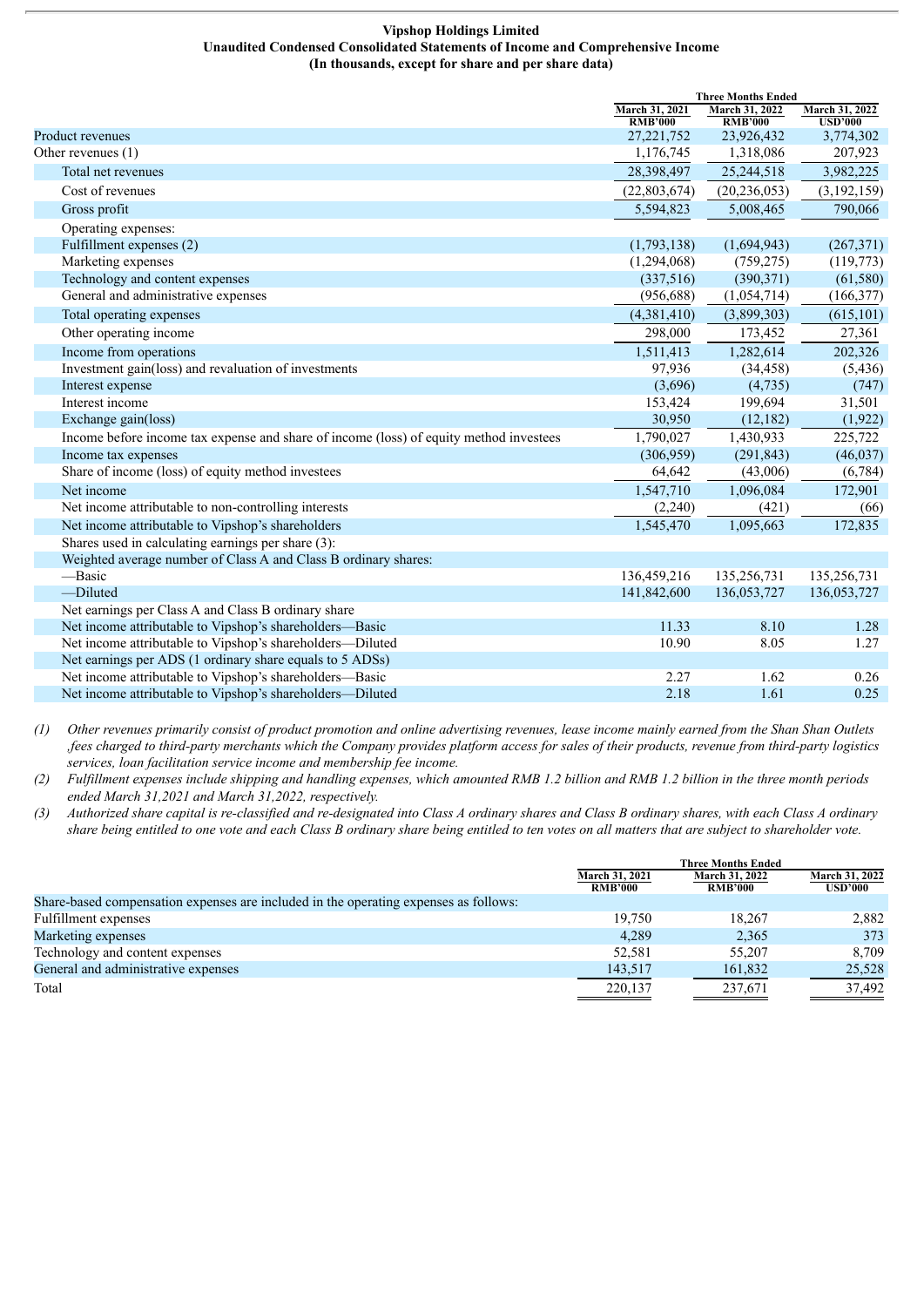# **Vipshop Holdings Limited Unaudited Condensed Consolidated Balance Sheets (In thousands, except for share and per share data)**

|                                                                                                                                                                                                | December 31, 2021<br><b>RMB'000</b> | March 31, 2022<br><b>RMB'000</b> | March 31, 2022<br><b>USD'000</b> |
|------------------------------------------------------------------------------------------------------------------------------------------------------------------------------------------------|-------------------------------------|----------------------------------|----------------------------------|
| <b>ASSETS</b>                                                                                                                                                                                  |                                     |                                  |                                  |
| <b>CURRENT ASSETS</b>                                                                                                                                                                          |                                     |                                  |                                  |
| Cash and cash equivalents                                                                                                                                                                      | 16,297,410                          | 13,648,072                       | 2,152,930                        |
| Restricted cash                                                                                                                                                                                | 873,859                             | 657,137                          | 103,661                          |
| Short term investments                                                                                                                                                                         | 5,381,618                           | 5,019,373                        | 791,787                          |
| Accounts receivable, net                                                                                                                                                                       | 459,128                             | 419,134                          | 66,117                           |
| Amounts due from related parties, net                                                                                                                                                          | 637,825                             | 660,629                          | 104,212                          |
| Other receivables and prepayments, net                                                                                                                                                         | 2,326,866                           | 2,500,967                        | 394,518                          |
| Loan receivables, net                                                                                                                                                                          | 131                                 | 99                               | 16                               |
| Inventories                                                                                                                                                                                    | 6,865,108                           | 5,236,163                        | 825,984                          |
| Total current assets                                                                                                                                                                           | 32,841,945                          | 28,141,574                       | 4,439,225                        |
| <b>NON-CURRENT ASSETS</b>                                                                                                                                                                      |                                     |                                  |                                  |
| Property and equipment, net                                                                                                                                                                    | 14,376,712                          | 14,713,745                       | 2,321,036                        |
| Deposits for property and equipment                                                                                                                                                            | 382,121                             | 182,622                          | 28,808                           |
| Land use rights, net                                                                                                                                                                           | 6,612,165                           | 6,581,020                        | 1,038,130                        |
| Intangible assets, net                                                                                                                                                                         | 320,943                             | 339,474                          | 53,551                           |
| Investment in equity method investees                                                                                                                                                          | 2,476,868                           | 2,583,150                        | 407,482                          |
| Other investments                                                                                                                                                                              | 2,482,911                           | 2,271,554                        | 358,329                          |
| Other long-term assets                                                                                                                                                                         | 296,366                             | 63,613                           | 10,035                           |
| Goodwill                                                                                                                                                                                       | 589,165                             | 589,165                          | 92,939                           |
| Deferred tax assets, net                                                                                                                                                                       | 760,023                             | 723,062                          | 114,060                          |
| Operating lease right-of-use assets                                                                                                                                                            | 1,148,322                           | 886,171                          | 139,790                          |
| Total non-current assets                                                                                                                                                                       | 29,445,596                          | 28,933,576                       | 4,564,160                        |
| <b>TOTAL ASSETS</b>                                                                                                                                                                            | 62,287,541                          | 57,075,150                       | 9,003,385                        |
| LIABILTIES AND EQUITY                                                                                                                                                                          |                                     |                                  |                                  |
| <b>CURRENT LIABILITIES</b>                                                                                                                                                                     |                                     |                                  |                                  |
| Short term loans                                                                                                                                                                               | 1,975,184                           | 1,928,968                        | 304,287                          |
| Accounts payable                                                                                                                                                                               | 13,144,935                          | 10,303,527                       | 1,625,341                        |
| Advance from customers                                                                                                                                                                         | 1,828,781                           | 1,329,602                        | 209,740                          |
| Accrued expenses and other current liabilities                                                                                                                                                 | 7,658,677                           | 6,497,100                        | 1,024,892                        |
| Amounts due to related parties                                                                                                                                                                 | 429,088                             | 353,489                          | 55,761                           |
| Deferred income                                                                                                                                                                                | 449,693                             | 399,735                          | 63,057                           |
| Operating lease liabilities                                                                                                                                                                    | 284,659                             | 268,012                          | 42,278                           |
| Total current liabilities                                                                                                                                                                      | 25,771,017                          | 21,080,433                       | 3,325,356                        |
| NON-CURRENT LIABILITIES                                                                                                                                                                        |                                     |                                  |                                  |
| Deferred tax liability                                                                                                                                                                         | 437,202                             | 427,065                          | 67,368                           |
| Deferred income-non current                                                                                                                                                                    | 1,026,155                           | 1,025,383                        | 161,750                          |
| Operating lease liabilities                                                                                                                                                                    | 952,813                             | 709,601                          | 111,937                          |
| Other long term liabilities                                                                                                                                                                    | 272,038                             |                                  |                                  |
| Total non-current liabilities                                                                                                                                                                  | 2,688,208                           | 2,162,049                        | 341,055                          |
| <b>TOTAL LIABILITIES</b>                                                                                                                                                                       | 28,459,225                          | 23,242,482                       | 3,666,411                        |
| <b>EQUITY:</b>                                                                                                                                                                                 |                                     |                                  |                                  |
| Class A ordinary shares (US\$0.0001 par value, 483,489,642 shares authorized, 122,975,885 and<br>123,170,036 shares issued, of which 120,232,895 and 115,655,522 shares were outstanding as of |                                     |                                  |                                  |
| December 31,2021 and March 31,2022, respectively)                                                                                                                                              | 80                                  | 80                               | 13                               |
| Class B ordinary shares (US\$0.0001 par value, 16,510,358 shares authorized, and 15,560,358 and<br>15,560,358 shares issued and outstanding as of December 31, 2021 and March 31,2022,         |                                     |                                  |                                  |
| respectively)                                                                                                                                                                                  | 11                                  | 11                               | 2                                |
| Treasury shares, at cost(2,742,990 and 7,514,514 Class A shares as of December 31, 2021 and<br>March 31,2022, respectively)                                                                    | $-1,927,719$                        | $-3,187,776$                     | $-502,859$                       |
| Additional paid-in capital                                                                                                                                                                     | 12,227,637                          | 12,417,179                       | 1,958,762                        |
| Retained earnings                                                                                                                                                                              | 22,421,488                          | 23,517,152                       | 3,709,740                        |
| Accumulated other comprehensive loss                                                                                                                                                           | $-88,599$                           | $-90,001$                        | $-14,197$                        |
| Non-controlling interests                                                                                                                                                                      | 1,195,418                           | 1,176,023                        | 185,513                          |
| Total shareholders' equity                                                                                                                                                                     | 33,828,316                          | 33,832,668                       | 5,336,974                        |
| TOTAL LIABILITIES AND SHAREHOLDERS' EQUITY                                                                                                                                                     | 62,287,541                          | 57,075,150                       | 9,003,385                        |
|                                                                                                                                                                                                |                                     |                                  |                                  |
|                                                                                                                                                                                                |                                     |                                  |                                  |